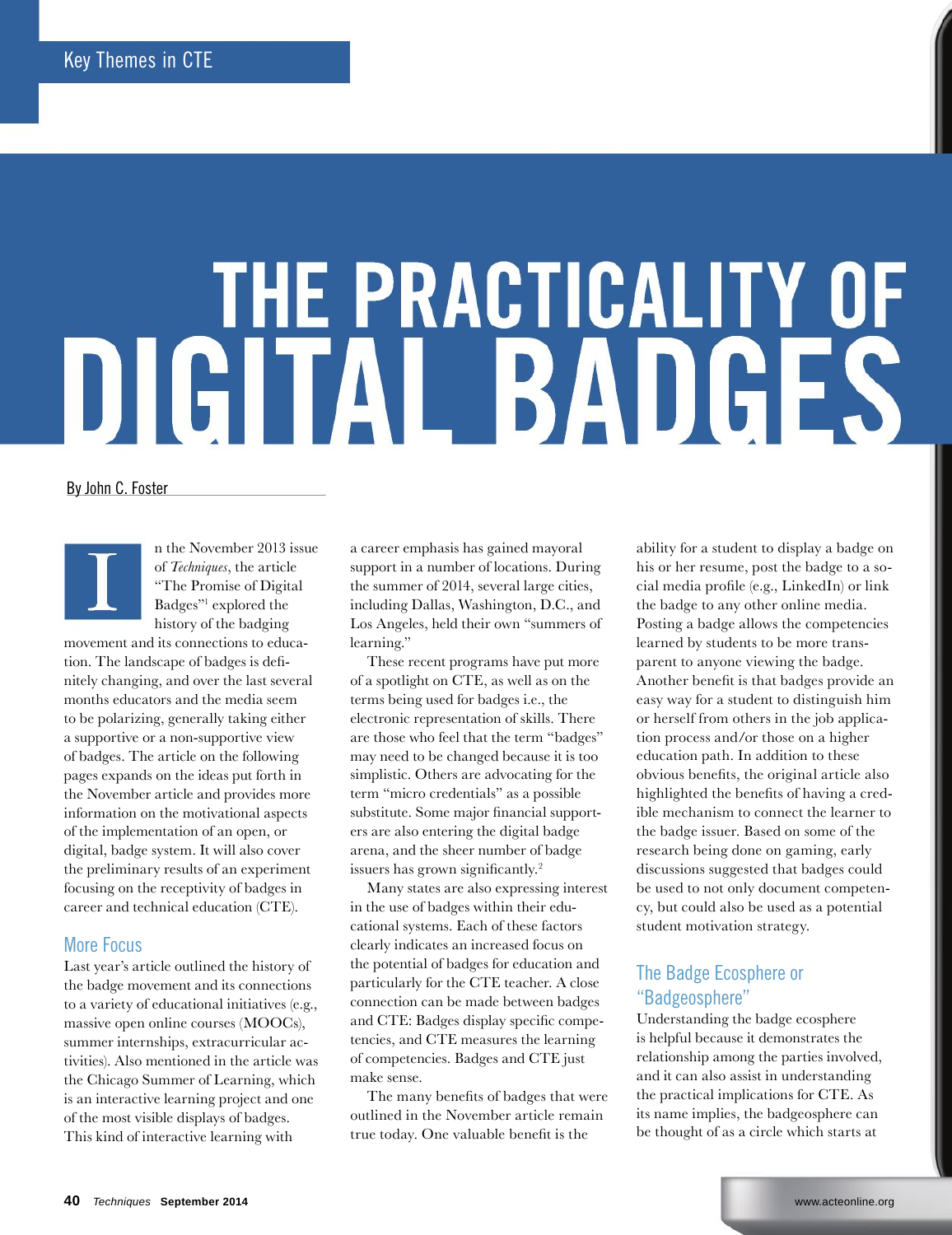

#### Figure 1. The Badge Ecosphere

the top with those organizations offering up the standards upon which the badge is based (Figure 1). In the CTE world, these organizations can be industry associations, charitable organizations, CTSOs, state policy providers, higher education institutions and secondary schools.

Moving clockwise around the circle, the next group is the badge issuers. Badge issuers have the technical capability to issue a badge to those who are interested in receiving one. This group can be made up of the same organizations that provide standards, but that is not true in all cases. Currently, these issuers need to possess some technical expertise, but as badging becomes more prevalent, this should shift, allowing more entities to become badge issuers.

The third group in the ecosystem is the CTE student or learner. This individual makes a decision on whether to use a badge and how it will be used. Learners have the ability to control what a viewer can see. This ability remains one of the biggest benefits of a badge; the learner is in complete control of who sees his or her work!

The fourth stop on the clockwise journey is the badge host organization or displayer. Badge hosts include organizations such as Monster.com, Mozilla's backpack site and LinkedIn. These groups provide opportunities for learners to display their skills and knowledge to anyone having access to that portion of the site.

The last group in the ecosystem is the badge viewer. Viewers can be employers, postsecondary recruiters, parents and/or friends. Viewers are the people who are interested in finding out what competencies the earners (or learners) have as part of their portfolios.

Here's a quick example of how the badgeosphere might work in CTE. The American Culinary Federation (ACF) develops standards for chefs nationwide, so it would be considered a standards provider. ACF has made a decision to offer a digital badge that is issued based on meeting a

benchmark on an assessment. The ACF uses a third-party assessment provider (NOCTI) for assessment delivery; therefore, NOCTI is considered the badge issuer. Jeremy, a budding chef in the secondary CTE program at XYZ regional career and technical education center, is very interested in acquiring the digital badge sponsored by ACF. Jeremy is considered to be the learner or earner of the badge. Jeremy, having taken the ACF assessment and meeting the cut score, has qualified for a digital badge. Jeremy has decided to post his badge on both LinkedIn (badge host) and on his personal resume. A major hotel chain (viewer) is looking to hire 15 new chefs who are ACF-certified. The HR department notices Jeremy's digital badge posted on his LinkedIn profile. The viewer is able to quickly validate Jeremy's competencies, see his contact information and reach out to him to see if he is interested in an interview for a position within the organization.

#### Will Badges Really Motivate?

Up to this point, this article has focused on the practicality of digital badges. It's now time to take a closer look at the preliminary results of a badge pilot test. During the spring of 2014, NOCTI worked with five states in a research project focused on the receptivity of digital badges in the secondary CTE space. The states represented were California, Minnesota, Missouri, Pennsylvania and Virginia.3 The NOCTI Skill-Badge™ beta project encompassed roughly 3,200 students in a variety of technical programs. Students were given the opportunity to take a technical skill industry-based credential and were challenged to meet a cut score determined by the National College Credit Recommendation Service (NCCRS). If students met the established benchmark, they not only received a recommendation for college credit at over 1,500 colleges nationwide, but they also had the opportunity to receive a digital badge to document their achievement.

The data from the SkillBadge beta project was collected from four different sources. First, statistical data was collected, which included the number of students who qualified for a badge, the number of students who registered for access to their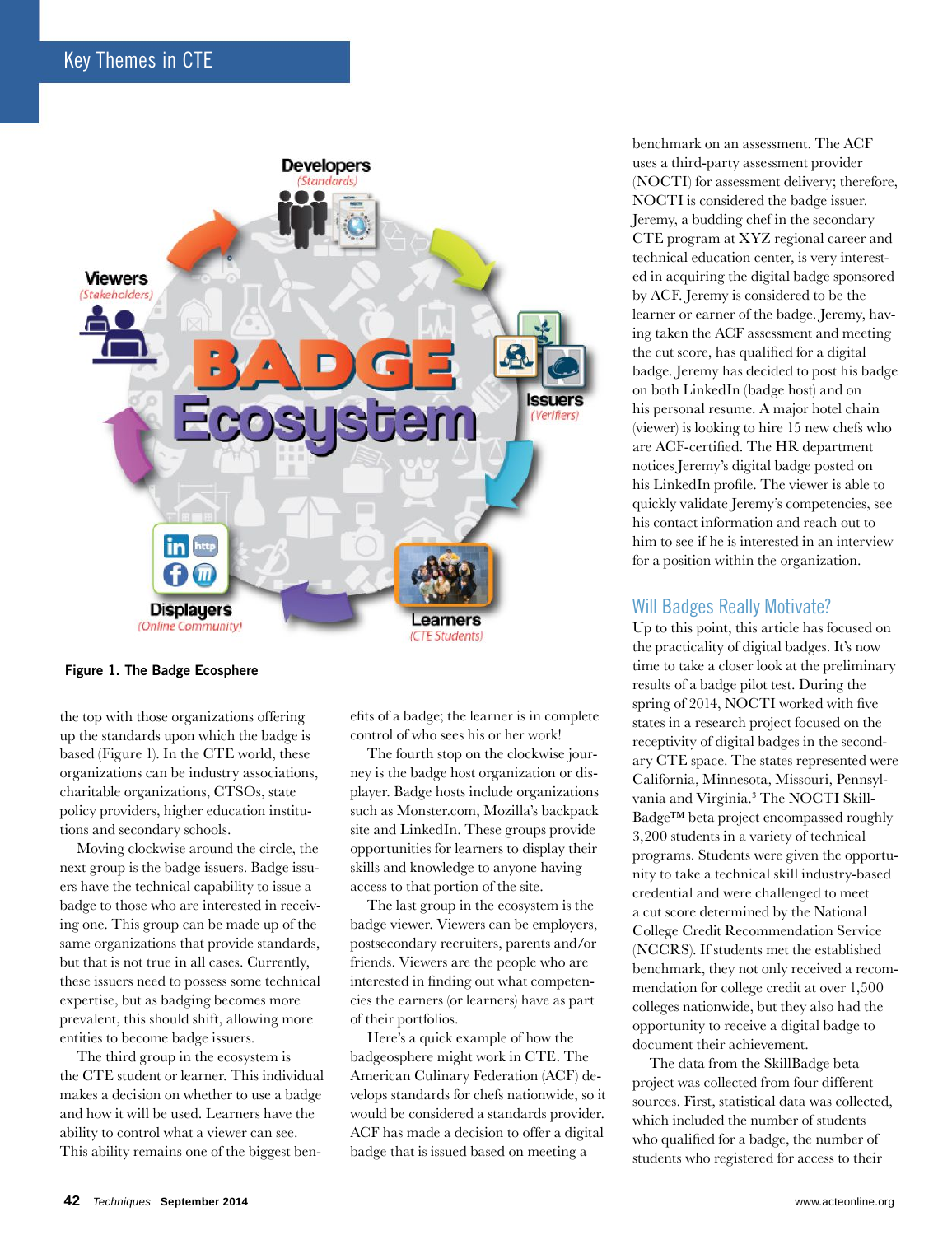badges and the number of students who accessed their badges through the NOCTI SkillBadge Locker.™ In addition to this information, surveys were circulated to individual students, their teachers and administrators at the participating schools. These survey questions were research-focused and were based on the Motivated Strategies for Learning Questionnaire<sup>4</sup> published by the National Center for Research to Improve Postsecondary Teaching and Learning.

Preliminary survey results showed that of the 3,200 students across the five states, approximately 34 percent met the passing score to qualify for a college credit recommendation badge based on their technical skill competencies. Of those students who responded to the survey, 75 percent indicated that this technical assessment held more interest for them than other assessments they were required to take because there was an opportunity to earn a digital badge. The motivational ability of a badge, in general, was underscored by 74 percent of the respondents, indicating they wanted to acquire a digital badge because it signified they did better on a technical skill assessment than the majority of their

peers. It could be surmised that part of the reason students wanted to do their best was because of the visibility that this badge would have.

Of the students who had accessed their badges from the NOCTI SkillBadge Locker, 92.7 percent of them shared the badge with colleges and universities for potential advanced placement opportunities. In addition, 39 percent of those same students posted their badges to employment sites like Monster.com. Lastly, 14.6 percent of those students posted their badge to social media sites. Of all students responding to the survey, regardless of whether they earned a badge, 70 percent believed that it was either "somewhat true" or "very true" that having a digital badge demonstrating educational accomplishment made a difference to both potential colleges and employers.

In another question that allowed respondents to select only one answer (instead of "all that apply"), students were asked to complete this statement: "The best thing about earning a digital badge related to education is … ." Thirty-seven percent of students gave reasons that relat-

ed to their own internal motivation, 30.4 percent mentioned educational goals, 23.9 percent mentioned career goals and the remainder did not give a clear response that could be categorized.

One of the most interesting findings in the data was regarding what motivated students to earn a badge. A large portion, 82.4 percent, reported that they wanted to earn the badge for themselves, 78.4 percent wanted to show their achievements to an employer and 60.8 percent wanted to show these achievements to their teacher. The linkage between a CTE student and his or her teacher generally underscores the special relationship between the two groups, and would benefit from some follow-up research.

#### Badge opportunities for the CTE Community

The SkillBadge beta project described earlier was conducted by NOCTI and NCCRS. Although these examples are specific to one member organization of the CTE community, it is anticipated that other organizations will follow with



**September 2014** *Techniques* **43**